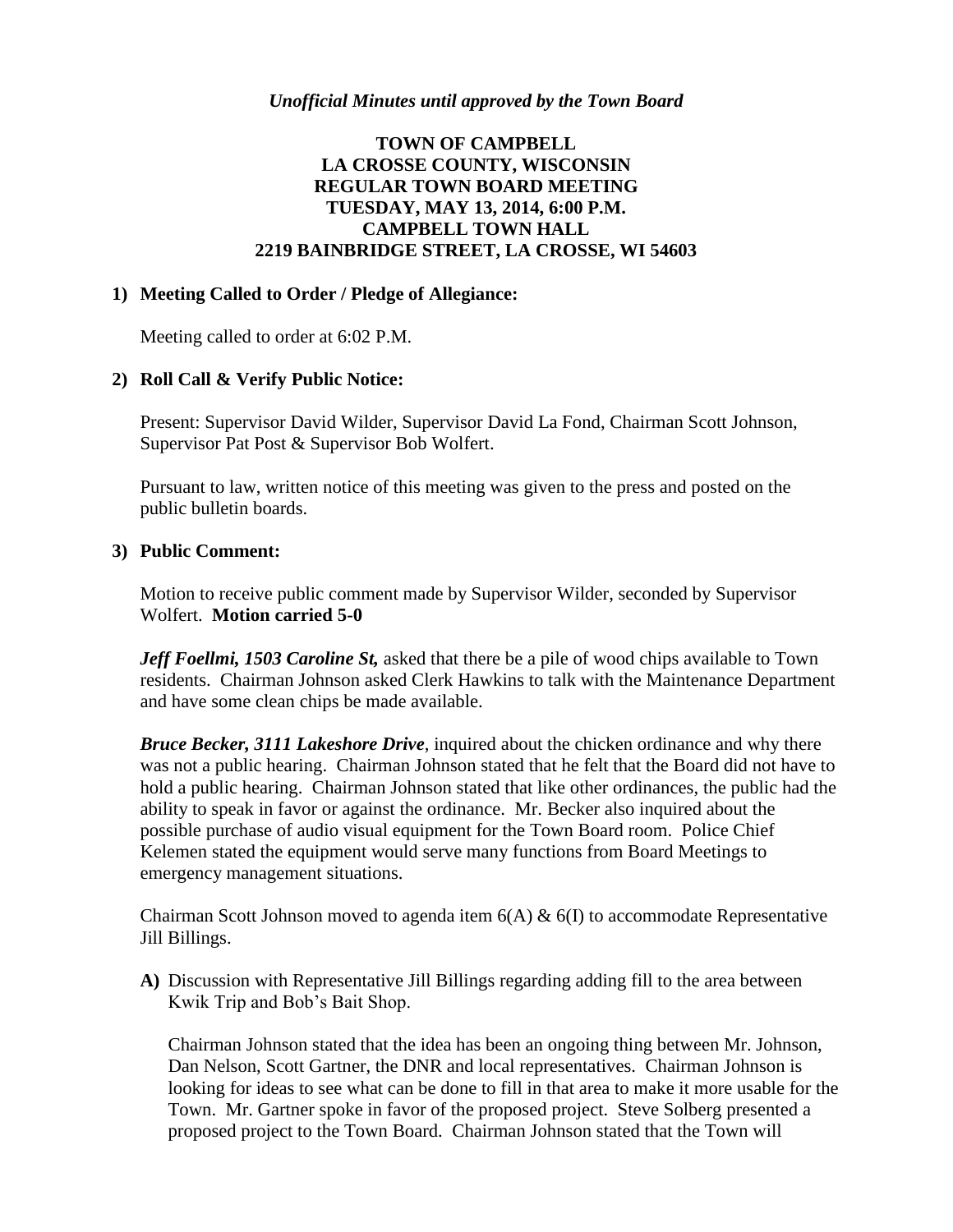continue to try and work with the DNR for ways to accomplish this project. Representative Jill Billings stated that she had recently talked with Carrie Olsen from the DNR. Representative Billings believes that the next steps should be to have another discussion with Carrie Olsen and bring Mr. Solberg's plan for her to review.

**I)** Discussion on LAPC Boundary Agreement Summit.

Supervisor Post attended the LAPC Boundary Agreement Summit meeting on May 1, 2014 and wanted to give an update. Supervisor Post stated that the Department of Administration no longer likes to see any type of incorporation and believed that boundary agreements are the way to go. Supervisor Post mentioned that there are three types of boundary agreements: A stipulation in order, a general boundary agreement, and a cooperative boundary agreement. Supervisor Post mentioned that the Town's boundary agreement ends January 1, 2025. Supervisor Post also stated that according to the City of La Crosse's Comprehensive Plan, the City plans to annex the Town of Campbell.

Motion to close public comment made by Supervisor Wolfert, seconded by Supervisor Post. **Motion carried 5-0**

- **4) Consent Agenda: (All items listed are considered routine and will be enacted with one motion. There will be no separate discussion of these items unless a Board member so requests, in which case the item will be removed from the Consent Agenda and be considered on the Regular Agenda).**
	- **A) Approval of Minutes:** Regular Town Board Meeting 04/08/2014, Special Town Board Meeting 04/15/2014

#### **B) Plan Commission Meeting Recommendations: 05/06/2014**

- **1)** APPEAL #4-2014 Jerold King, 1503 La Crescent St., petition to rezone parcel #4- 1564-3 and parcel #4-1554-0 from the Rural Residential District to the Residential "A" District for the purpose of creating 3 single-family use lots. **(Recommendation to Approve)**
- **2)** Discussion and possible action regarding size limits for detached accessory buildings. **(Recommendation to hold a public hearing for the amendment of the zoning ordinance to limit maximum building area to 25% of the lot, with a 1,200 sq. ft. limit for detached accessory buildings with a limit of one detached accessory building.)**

#### **C) Payment of Bill:**

Motion to approve the Consent Agenda made by Supervisor Post, seconded by Supervisor Wolfert. **Motion carried 5-0**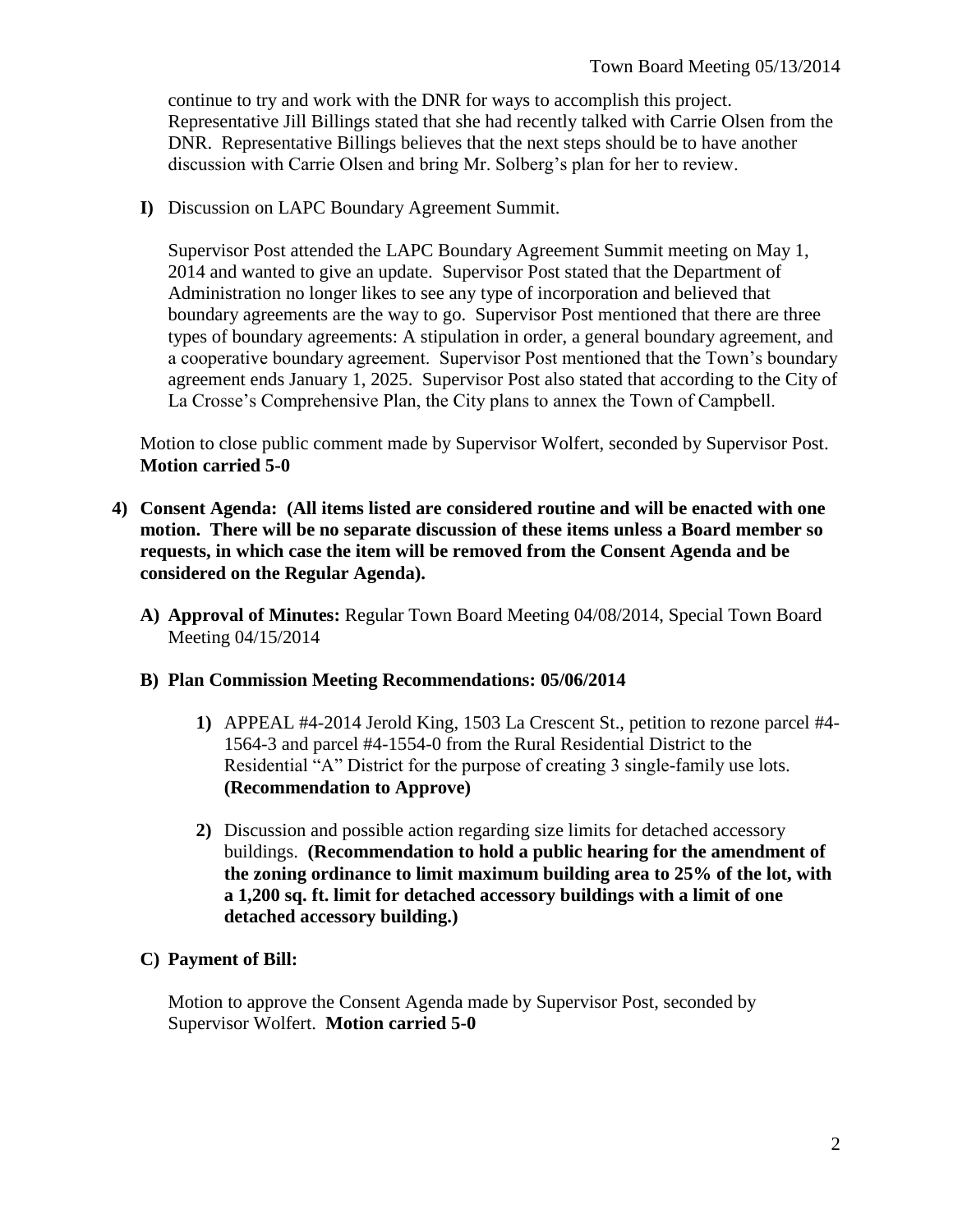## **5) Old Business:**

**A)** Discussion and possible action regarding Town Hall building repairs.

Supervisor Post stated that WHV was asked to come out to the Town Hall and take a look. WHV provided a few areas of concern and a means to correct those issues. Supervisor Post stated that WHV will remove & replace some of the sealants around the flat roof at no charge. Supervisor Post also stated that WHV suggested replacing the sheet metal caps along the pitched roofs. Supervisor Post suggests to go ahead with the work on the roof. Supervisor Post stated she is still in the process of getting two other proposals for the Town Hall siding.

## **No further action.**

**B)** Discussion and possible action regarding the alley at Bayshore and Lakeview Drive.

Harold Swanson spoke in regards to the alley at Bayshore and Lakeview Drive and having it restored for Andrew Jewell. Chairman Johnson asked Mr. Swanson what can be done to work out a compromise. Mr. Swanson stated that the original work that was done to the alley was going to appease everyone in the area if they were allowed to continue. Mr. Swanson suggested allowing fill for access to Mr. Jewell's property and grading the rest of the 35 feet to the gate north. Chairman Johnson suggested that Supervisor Wolfert take the lead toward this resolution since he has a fresh set of eyes on the project.

Motion to give Supervisor Wolfert permission to settle the situation at Bayshore and Lakeview Drive made by Supervisor Wilder, seconded by Supervisor La Fond. **Motion carried 5-0**

#### **6) New Business:**

**B)** Adam Etrheim, O.B.O. Shenanigans, request for a sign permit variance.

Motion to approve a proposal for the South End Coverall and (1) sign on the Dawson side south end of the building made by Supervisor Wilder, seconded by Supervisor Wolfert. **Motion carried 5-0**

**C)** Approval for "Rock'n the Docks" at Huck's on the River, 129 Marina Dr. on Saturday, August 2, 2014.

Motion to approve "Rock'n the Docks" at Huck's on the River, 129 Marina Dr. on Saturday, August 2, 2014 made by Supervisor Wolfert, seconded by Supervisor Wilder. **Motion carried 5-0**

**D)** Set date for annual Liquor License meeting.

**Annual Liquor License meeting set for Tuesday, June 10, 2014 at 5:15 PM.**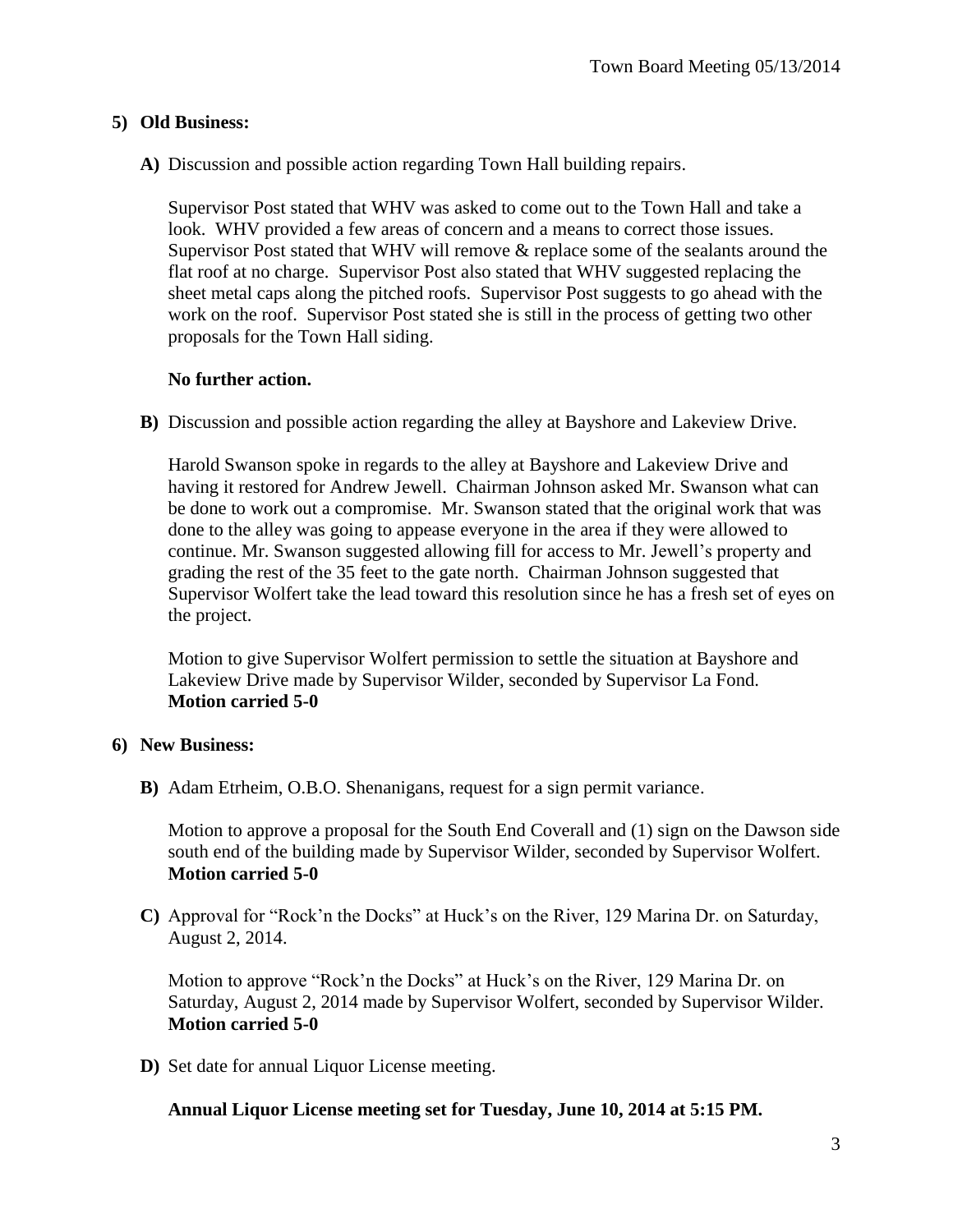**E)** Appointment of Board of Adjustment members.

Deputy Clerk Hanan stated that two terms are up for Board of Adjustment members. One appointment is for an alternate and the other was for a current seated member. Deputy Clerk Hanan stated that current member Travis Suiter is willing to serve on the Board of Adjustments to another term and asks to reappoint Travis Suiter to another term.

Motion to approve the appointment of Travis Suiter to a three year term on the Board of Adjustment made by Supervisor Post, seconded by Supervisor Wilder. **Motion carried 5-0**

**F)** Discussion and possible action on purchasing audio visual equipment for Town Board room.

Chairman Johnson wanted to clarify that work would be done by Chief Kelemen during normal work schedule time and would not require overtime. For budgeting purposes, the project would be used from the Emergency Management budget line item.

Motion to approve Chief Kelemen to purchase audio visual equipment for the Town Board room and for Chief Kelemen to perform the work made by Supervisor Post, seconded by Supervisor Wolfert. **Motion carried 5-0**

**G)** Appointment of a representative to the Joint Municipal Court Committee.

Motion to appoint Cassandra Hanan as the representative to the Joint Municipal Court Committee made by Supervisor Post, seconded by Supervisor La Fond. **Motion carried 5-0**

**H)** Update on town parks and boat landings.

Supervisor Wilder gave a quick update regarding town parks and boat landings. Supervisor Wilder stated that permits have been applied for to construct a more permanent landing at Spillway North. Supervisor Wilder stated that Fisherman's Road will continue to maintain and target work to be done for 2015, either extending the ramps and/or adding a dock. Supervisor Wilder stated that the Church Street Park will be renovated later this summer. Maintenance as needed will be completed throughout the summer as well. Supervisor Wilder asked members of the Board and members of the audience to pass the word for the summer recreation programs. Supervisor Wilder stated that the Town will be switching venders for the port-o-potties located at the parks and boat landings. Best Kept out of West Salem will now be supplying the port-o-potties.

#### **No further action**

**J)** Discussion on updating Chapter 2 of the Town of Campbell Code of Ordinances relating to building codes.

Supervisor Post wanted to find out if there is anything that can be done regarding the Towns authority to take enforcement measures regarding buildings that are becoming